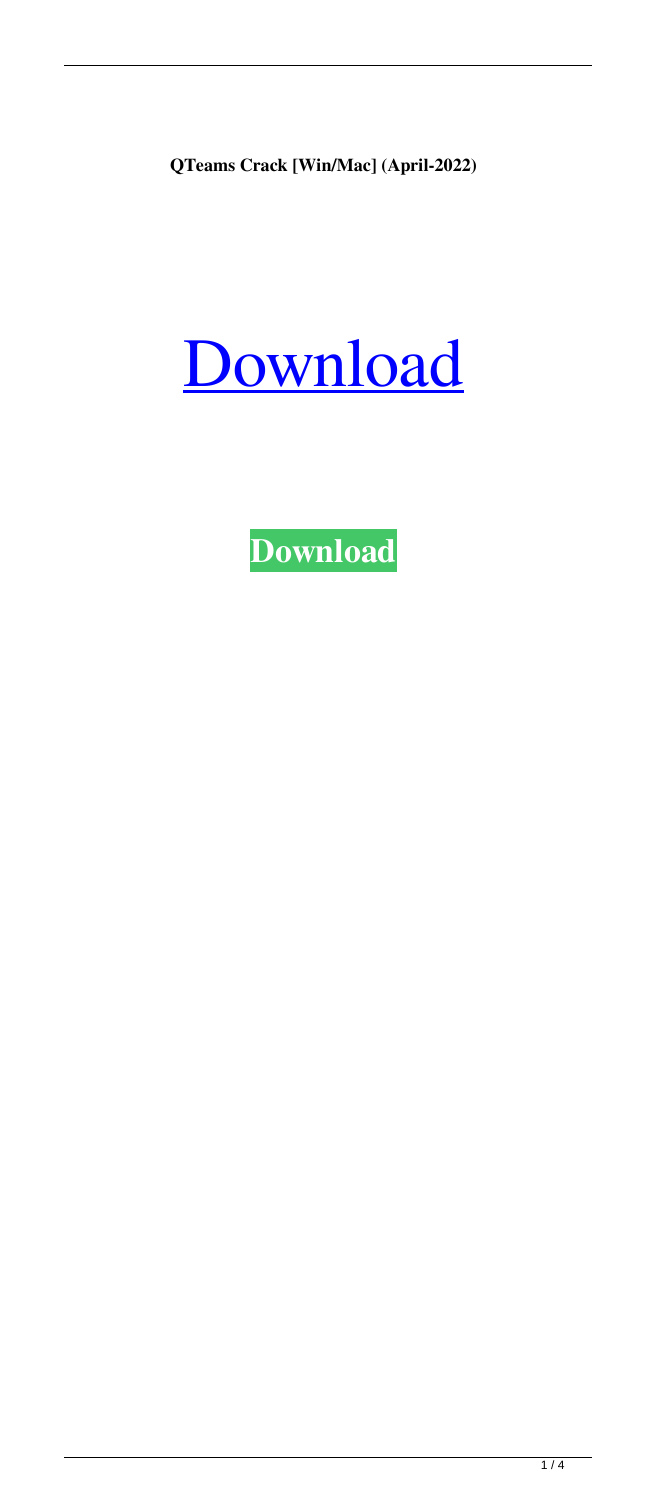### **QTeams For Windows [March-2022]**

qTeams Serial Key provides a web app, available for every platform that has a browser, and a messenger, available on almost every platform. It is fully decentralized, meaning that its servers are not owned by any single entity, and that you control your private keys. qTeams Crack is used by hundreds of thousands of users, including business customers, universities, governments and individuals. qTeams Cracked Version is currently being used for hundreds of thousands of projects. qTeams has a hosted version as well as an on-premise version. Currently, qTeams offers 3 paid plans, and a free plan. The 3 paid plans include: 1. Unlimited 2. Standard 3. Enterprise The free plan offers: - Unlimited whiteboards - Unlimited audio/video - 1 user per team - 3 whiteboards per team - 4 chat participants per team Pricing Features Reception See also List of video conferencing software WebRTC SIP video BigBlueButton References Category:Video conferencing Category:Video chat softwareEffect of the addition of disodium cromoglycate to salbutamol aerosol on day-to-day peak expiratory flow variability in asthmatic children. We have studied the effect of disodium cromoglycate (DSCG) on the peak expiratory flow (PEF) variability in asthmatic children using a peak flow meter. Ten asthmatic children (mean +/- SD; age 12.8 +/- 1.5 yr; asthma duration 3.3 +/- 2.3 yr) were tested on two consecutive days, each day starting in the morning, and without the use of bronchodilators. On the first day a baseline PEF series was obtained every 15 min between 9 a.m. and 3 p.m. On the second day a PEF series was obtained every 15 min between 7 a.m. and 3 p.m. After 24 h, the dose of inhalation salbutamol (SABA) was doubled to 0.5 mg four times daily. Subsequently, the DSCG was administered four times daily at 10 p.m. and at 3 a.m. Ten minutes before each dose of SABA and DSCG, the PEF series was again obtained. We found that PEF variability, as expressed by a coefficient of variation (

#### **QTeams [32|64bit]**

KEYMACRO is a feature rich cross-platform secure remote access tool for Windows and Mac OS. It runs silently in the background with no visual interface or interaction with your desktop; it only consumes a small amount of resources and is extremely fast and easy to use. KEYMACRO is a comprehensive remote access tool and is recommended for use by organizations and schools to give administrators the flexibility and control of a local network connection without exposing their own network or servers to security threats. It runs silently in the background and will auto-reconnect to the network after a loss of network connectivity. It can be set to launch automatically and install, making it available as a standard feature of your system or require user input to run. KEYMACRO also comes with an easy to use web based interface that has been designed to work easily for administrators and technicians of all levels. It includes a knowledgebase, tutorials, hotkeys, plugins and many more features that makes it the most complete remote access tool on the market today. The interface is very intuitive and easy to use, letting administrators easily connect from any device with any browser using any operating system. KEYMACRO was specifically developed to take advantage of the best security features offered by modern operating systems. Key Features: •Run silently in the background with no visual interface or interaction with your desktop. •Very simple to use web interface that allows easy login for a single user or simultaneous login for multiple users. •Support for multiple operating systems. •Create passwords for the network interface automatically when installing. •Hotkeys support, such as pressing CTRL-H to hide or showing the application. •Reliable and fast connection, even with a remote network. •Runs silently in the background, consuming only a small amount of resources. •Auto-reconnect to network after a loss of network connectivity. •Remote access to hardware, as well as software. •Can be set to launch automatically, or requires user input to run. •Can be used with multiple operating systems. •Plugins support for expanding the functionality and power of the application. •Knowledgebase and other online resources. •Can be updated automatically. •Provides security features not found in other remote access tools. •Works with Windows 7, 8, 10 and Mac OS X. •Available as a standard feature of your system, or requires user input to install. •Very easy to use. •Very simple to use web based interface that 81e310abbf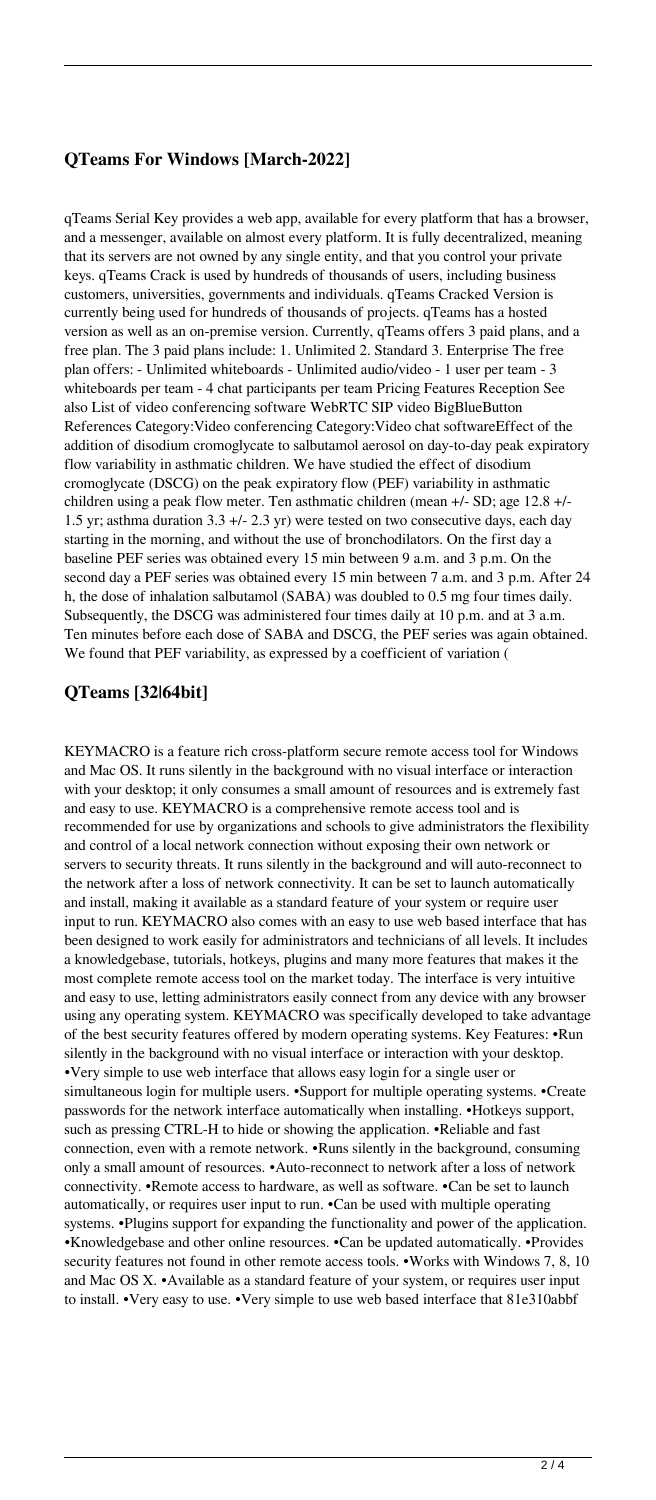## **QTeams Crack**

qTeams is a team communication platform that focuses on enabling users to collaborate, hold meetings and share content. What is qTeams used for? • Communicate with different team members on the go from anywhere with a web browser. • Connect with a team by using a single link to join a video chat and whiteboard. • Meet people over the Web or mobile. • Create a team with friends. • Integrate any web page with qTeams API. How to connect with a qTeams team? 1. Go to to create or join a new team. 2. Enter team name and access information. 3. Click "Allow access to your qTeams website". 4. Click "Create a new account". 5. Enter the email address and click "Create account". 6. Follow the link to confirm the account. 7. Enter the phone number, click "Save", then enter the code to complete your account. Now that you have a qTeams account, you can see who is on a team and join the team directly by sharing a link to the team's meeting room or chat. To share a link with a team, click the "+" button on the team's name to create a new team link. To share a link, copy and paste the link into the chat or email of the team you want to share with. To join a team meeting, click the "Join" button to join the room. A meeting will appear in the qTeams homepage with the room title. A whiteboard appears in the meeting room with the name and photo of the meeting participants. You can also share your desktop with the team by pressing the "+" button on the meeting room. To share your desktop, click the whiteboard and select your desktop. A list of resources appears on the whiteboard. Click "Share" to share your desktop with the team. Note: 1. To share your desktop with the team, you need to click the whiteboard and select your desktop. 2. It will take up to a few minutes for the desktop to appear on the team's meeting room. 3. Some advanced features, such as API access, Slack integration, and other integrations,

#### **What's New in the?**

qTeams is a multi-platform tool that addresses a very important issue. It targets the users who need a decentralized application that can be installed and accessible from various platforms, both desktop and mobile. At the same time, if you are using a desktop device that runs the simplified Chrome operating system, you are luckily well equipped for attending a qTeams meeting. This tool, unlike other video conferencing apps, no longer needs a complicated configuration from each user who wishes to connect to the team's environment. You can simply send a link to any of your video call participants and share with them instantly whiteboards, media, documents, links, and other resources. For common configuration, you can perform a Slack import, connect via a plugin integration qTeams to Outlook for sending marked mails, as well as integrate this tool with Office 365/Azure, GitHub and GitLab oAuth, or Google oAuth for user data import and further management. All in all, this tool requires an initial configuration from your system administrator's side (for advanced requirements and platform integrations, and, possibly, for other setups as well), and also checkup/maintenance for regularly making sure everything runs optimally. The service promises a lot of features and options and, surely, the decentralization sounds amazing. However, as a downside, there is little information about how to get started with using this tool; as such, it is quite unclear how user-friendly qTeams is or if it merely addresses non-technical consumers who want a quick and uncomplicated solution. qTeams Description: qTeams is a multi-platform tool that addresses a very important issue. It targets the users who need a decentralized application that can be installed and accessible from various platforms, both desktop and mobile. At the same time, if you are using a desktop device that runs the simplified Chrome operating system, you are luckily well equipped for attending a qTeams meeting. This tool, unlike other video conferencing apps, no longer needs a complicated configuration from each user who wishes to connect to the team's environment. You can simply send a link to any of your video call participants and share with them instantly whiteboards, media, documents, links, and other resources. For common configuration, you can perform a Slack import, connect via a plugin integration qTeams to Outlook for sending marked mails, as well as integrate this tool with Office 365/Azure, GitHub and GitLab oAuth, or Google oAuth for user data import and further management. All in all, this tool requires an initial configuration from your system administrator's side (for advanced requirements and platform integrations, and, possibly, for other setups as well), and also checkup/maintenance for regularly making sure everything runs optim